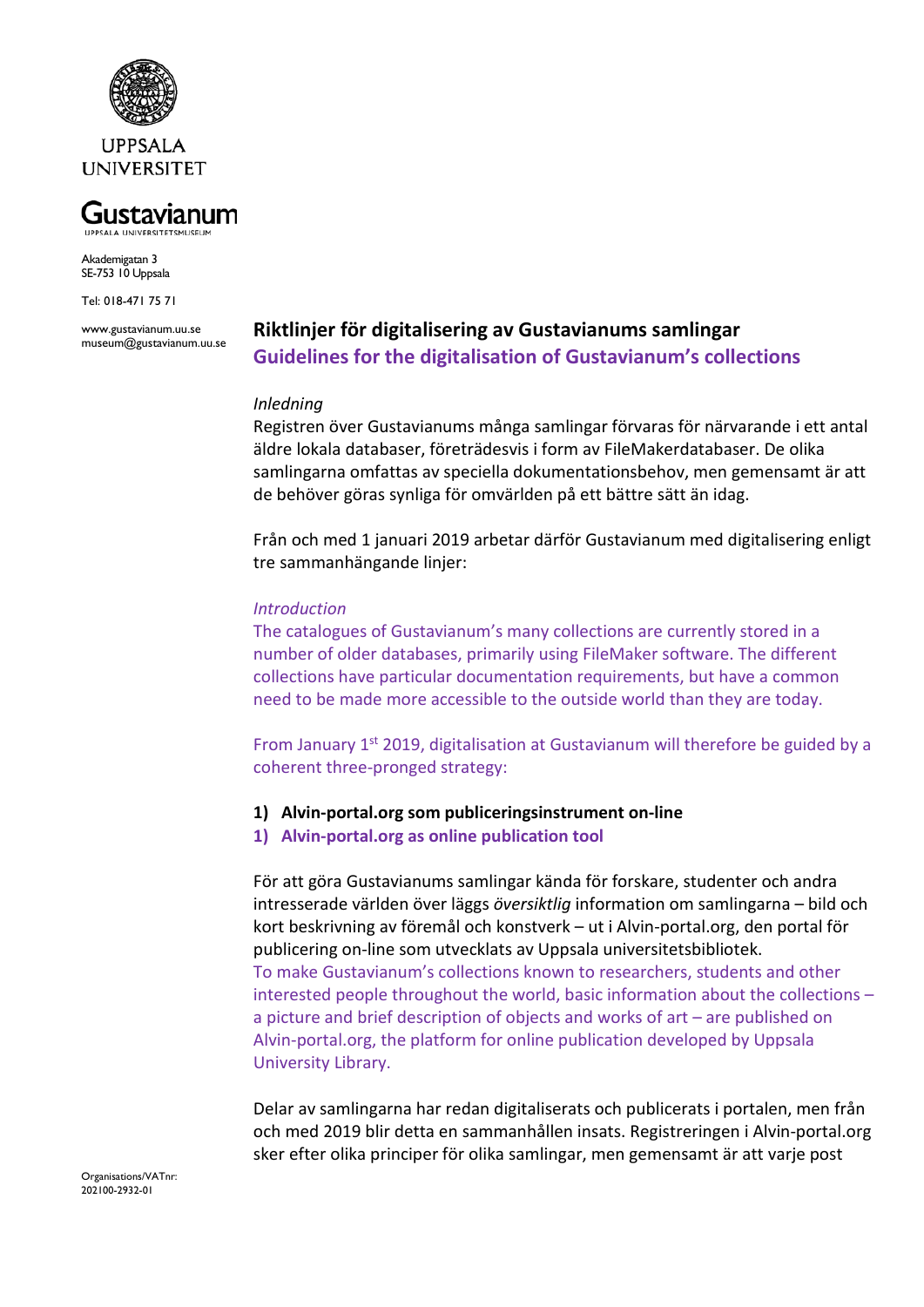

som läggs ut nyregistreras. Den hämtas alltså inte upp ur befintliga databaser. Varje föremål registreras också med en bild som vi har rätt att tillgängliggöra för tredje part.

Parts of the collections have already been digitalised and published on the platform, but from the beginning of 2019 this will be a cohesive effort. Registration in Alvin-portal.org takes place according to different principles for different collections, but common to all is that each entry is newly registered, not sourced from existing databases. Each object is also illustrated with an image that Gustavianum has the right to make available to third parties.

På museets hemsida publiceras från och med våren 2019 länken till våra onlineposter under särskild rubrik som nås från första sidan. Man behöver alltså inte gå via särskilda samlingssidor för att få Gustavianums poster i Alvin-portal.org, utan vi gör det så enkelt som möjligt att nå portalen, där sökfunktionen redan idag är användartillvänd.

From Spring 2019, links to all online posts will be published under a special heading on Gustavianum's home page. It will thus not be necessary to access specific collection web pages in order to reach Gustavianum's posts in Alvinportal.org; we make it as easy as possible to reach the platform portal, which already has a user-friendly search function.

En viktig aspekt av publiceringen i Alvin-portal.org är **bilderna**. Högupplösta bilder på föremål och samlingar som vi har rätt att tillgängliggöra för tredje part görs på detta sätt fritt tillgängliga för omvärlden, och det innebär att vi på sikt inte längre expedierar särskilda fotobeställningar utan hänvisar alla intresserade att fritt ladda ner de bilder som ligger i Alvin-portal.org. Därför kommer Gustavianum med start 2019 börja fotografera särskilt efterfrågade föremål och konstverk, för att på detta sätt snabbt få ut det mest efterfrågade bildmaterialet. Ett särskilt fotoprojekt, drivet av museets befintliga personal, startar i februari 2019 och beräknas pågå till 2022.

An important aspect of publication in Alvin-portal.org is the pictures. High resolution photographs of objects and collections that Gustavianum has the right to make available to third parties are thus made freely accessible to the public; this means that the Museum will no longer process special ordering of photographs but will instead direct interested parties to freely download the images available on Alvin-portal.org. Gustavianum will therefore, starting in 2019, photograph those objects and works of art that are most frequently requested, so that the most popular images become available as quickly as possible. A special photography project, run by Gustavianum's existing personnel, starts in February 2019 and is estimated to continue until 2022.

#### **2) Nya databaser för dokumentation och forskning**

#### **2) New databases for documentation and research**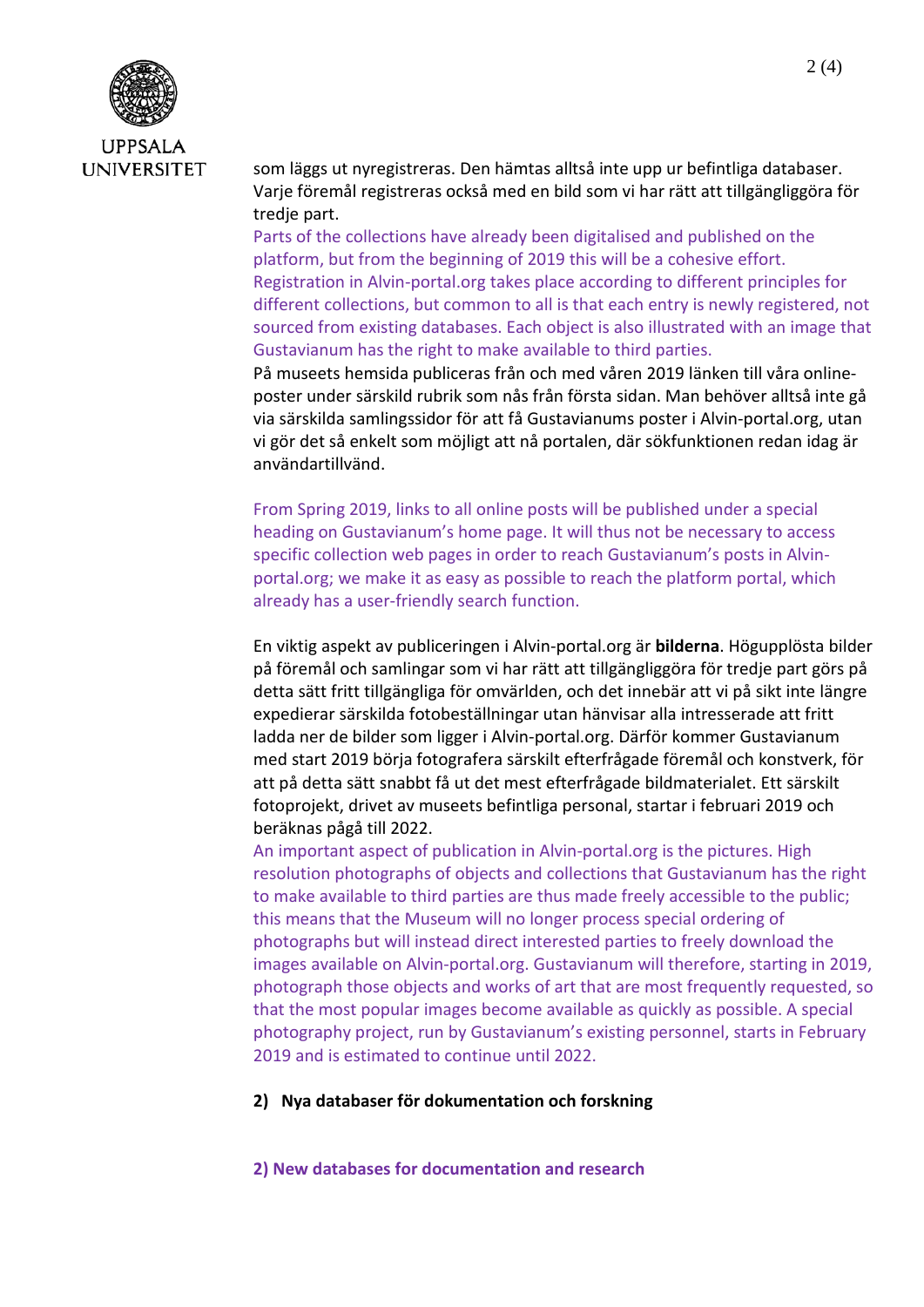

För de flesta av museets samlingar behövs också interna databaser för att ordna samlingarna på ett sådant sätt att de lättare går att forska på. Sådana interna databaser, med omfattande information, kommer inte att publiceras on-line men ska, på sikt, dels kunna fungera för museets eget arbete med att ordna samlingarna, dels som en resurs för forskning på samlingarna. I detta arbete kommer olika databassystem att användas beroende på samlingens särskilda karaktär.

Internal databases are also needed for most of Gustavianum's collections, so that they may be organised for the purposes of research. Such internal databases, with extensive information about each object and work of art, will not be published online, but are intended for use both in the Museum's own work of organising the collections, and as a resource for research using the collections. In this work, different databases will be used, depending on the particular character of each collection.

De arkeologiska samlingarna kommer från och med 2019 att omfattas av en särskild utredning kring ett sådant framtida nytt databassystem. En del av dessa samlingar, den s.k. Asinesamlingen, ligger redan nu i en databas som heter Pragmata. Gustavianum deltar 2019-2021 i projektet "Common ground" med finansiering från Riksbankens Jubileumsfond, där vissa svenska samlingar ska ordnas antingen i en utveckling av Pragmata eller mer etablerad plattform, Arches, med bas i CIDOC-CRM och CIDOC International Core Data Standard for Archaeological and Architectural Heritage, av Getty Conservation Institute och World Monuments Fund, med tekniskt bistånd från English Heritage och Flanders Heritage Agency.

The archaeological collections will, from 2019 onwards, be encompassed by a special project regarding a potential new database system. Part of these collections, known as the Asine Collection, is already in a database called Pragmata. During 2019-2021, Gustavainum is participating in the project 'Common Ground', supported by *Riksbankens Jubileumsfond* (Swedish Foundation for Humanities and Social Services). This involves certain Swedish collections becoming organised either in a development of Pragmata or in a more established platform, Arches, which has its base in CIDOC-CRM and the CIDOC International Core Standard for Archaeological and Architectural Heritage, was developed by the Getty Conservation Institute and the World Monuments Fund, with technical support from English Heritage and the Flanders Heritage Agency.

Satsningen mot Pragmata/Arches för arkeologiskt material blir under perioden 2019-2021 det enda utvecklingsprojekt som Gustavianum arbetar med när det gäller intern databasutveckling; övriga samlingar får under denna period kvarstå i existerande databassystem samtidigt som en kontinuerlig publicering sker i Alvinportal.org, se ovan under 1).

The cataloguing of archaeological material in Pragmata/Arches will be the only internal database development project that Gustavianum will undertake during 2019 – 2021. The other collections will remain in existing database systems during